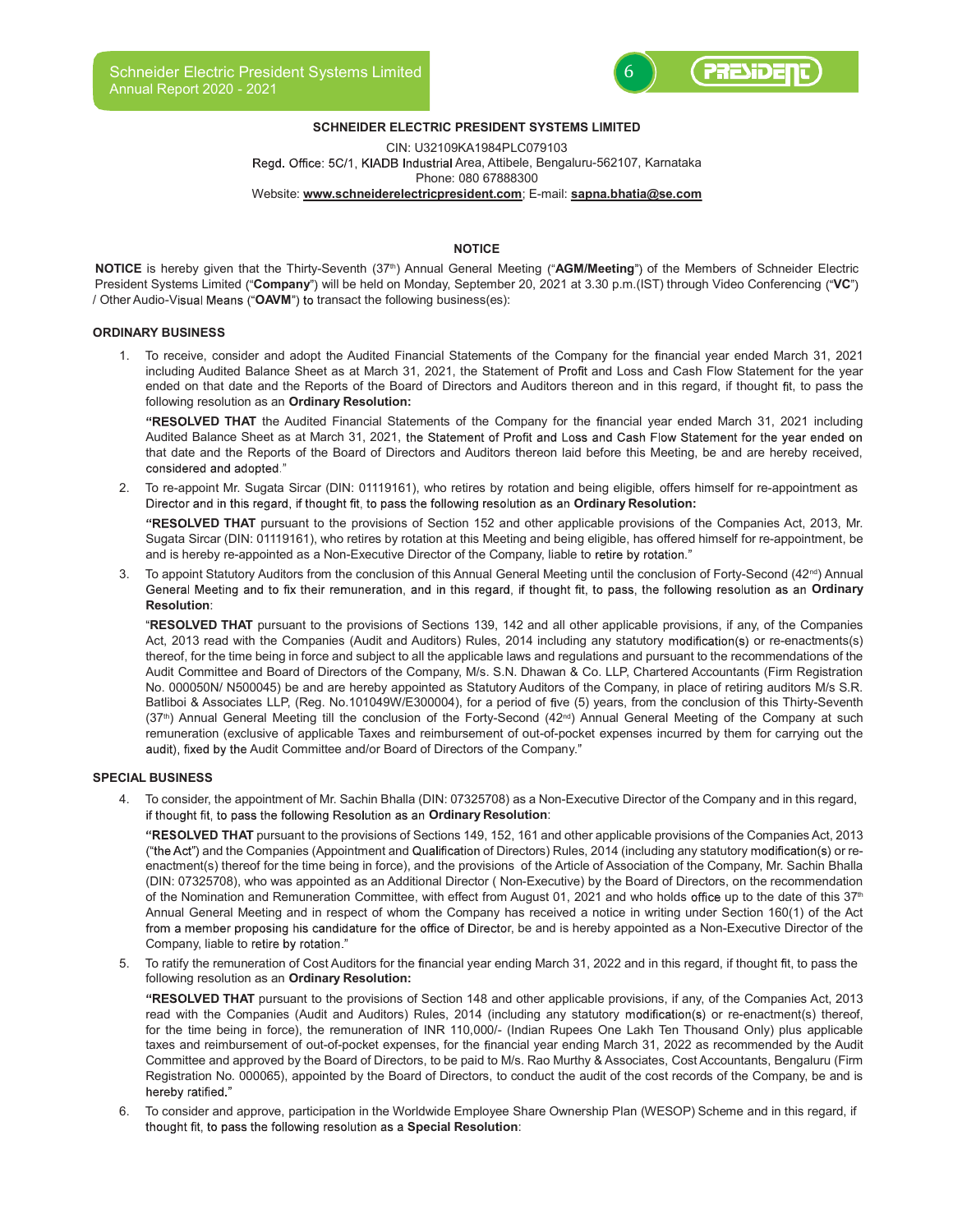

# Schneider Electric President Systems Limited Annual Report 2020 - 2021

"RESOLVED THAT in accordance with the provisions of Section 67 and other applicable provisions of the Companies Act, 2013 and the rules, regulations, circulars, guidelines prescribed by any other authority, from time to time, to the extent applicable, approval of the Shareholders, be and is hereby accorded to participate in the Worldwide Employee Share Ownership Plan (WESOP) Scheme (the Scheme) of the Ultimate Holding Company, Schneider Electric SE France, and to ratify the financial assistance provided by the Company pursuant to Scheme to the employees of the Company during the financial year 2021-2022.

RESOLVED FURTHER THAT the Board of Directors be and is hereby authorised to make modifications, suspend, withdraw or revive the Scheme as suggested by the Schneider Electric SE, France from time to time, and to approve, support by means of financial assistance or any other kind of support for the benefit of such person(s) who are/will be in the employment of the Company including Whole-Time Director(s)/ Non-Executive Directors(s), Key Managerial Personnel(s) of the Company and to approve such number of shares and at such price, in such a manner, during such period in one or more tranches as it may deem fit under the Scheme.

RESOLVED FURTHER THAT the Board of Directors be and is hereby authorized to delegate all or any of its powers to any Committee of Directors of the Company or to any office of the Company to give effect to this resolution and to do all such acts, deeds, matters and things as it may in its absolute discretion deem necessary and to settle any question, difficulty or doubt whatsoever, as may arise with respect to the Scheme."

> By Order of the Board of Directors For Schneider Electric President Systems Limited

Date: July 30, 2021 Place: Bengaluru

> Sapna Bhatia Company Secretary ACS: 32349

Regd. Office: Plot 5C/1, KIADB Industrial Area, Attibele,

Bengaluru -562107, Karnataka

Notes:

- 1. The statement pursuant to Section 102(1) of the Companies Act, 2013 ("the Act") setting out material facts concerning the special businesses to be transacted at the 37<sup>th</sup> Annual General Meeting ("37<sup>th</sup> AGM") is annexed hereto. The Board of Directors of the Company at its meeting held on July 30, 2021, considered that the special businesses under Item Nos. 4 to 6 being unavoidable, be transacted at the 37<sup>th</sup> AGM of the Company.
- 2. GENERAL INSTRUCTIONS FOR ACCESSING AND PARTICIPATING IN THE 37<sup>th</sup> AGM THROUGH VC/OAVM AND VOTING THROUGH ELECTRONIC MEANS INCLUDING REMOTE E-VOTING:
- (a) In view of the ongoing pandemic COVID-19, prevailing in the Country and restrictions imposed by the Government, the Ministry of Corporate Affairs ("MCA") has vide its General Circular No. 02/2021 dated January 13, 2021 read with Circular No. 20/2020 dated May 05, 2020, General Circular No.14/2020 dated April 08, 2020 and General Circular No. 17/2020 dated April 13, 2020 (collectively referred to as "MCA Circulars") permitted to hold the Annual General Meeting for the financial year 2020-2021 through Video Conferencing/ Other Audio-Visual Means (VC/OAVM), without the physical presence of the Members at a common venue.

Accordingly, the 37<sup>th</sup> AGM is being convened electronically through VC/OAVM in compliance with applicable provisions of the Act read with relevant rules issued thereunder and MCA Circulars and hence, Members can attend and participate in 37<sup>th</sup> AGM through VC/ OAVM, being provided by the Company. The deemed venue for the 37<sup>th</sup> AGM shall be the Registered Office of the Company at 5C/1, KIADB Industrial Area, Attibele, Bengaluru-562107, Karnataka.

- (b) In terms of the MCA Circulars, since the physical attendance of Members has been dispensed with, there is no requirement of appointment of proxies. Accordingly, the facility of appointment of proxies by Members under Section 105 of the Act will not be available for this 37<sup>th</sup> AGM. However, in pursuance of Section 112 and Section 113 of the Act, representatives of the Members may be appointed for the purpose of voting through remote e-Voting, participation in the 37<sup>th</sup> AGM through VC/OAVM facility and e-Voting during the 37<sup>th</sup> AGM.
- (c) Members attending the 37th AGM electronically through VC/OAVM shall be counted for the purpose of reckoning the quorum under Section 103 of the Act.
- (d) Pursuant to provisions of Section 108 of the Act, read with Rule 20 of the Companies (Management and Administration) Rules 2014, (as amended), and the MCA Circulars, the Company has engaged the services of KFin Technologies Private Limited ("KFintech") for conducting AGM through VC/OAVM along with the facilitation of e-Voting to enable the members to cast their votes electronically using remote e-Voting system as well as e-Voting during the AGM. The procedure for participating in the meeting through VC/OAVM is explained in the notice with instructions.
- (e) The 37th AGM will be conducted through VC/OAVM, allows two-way teleconferencing for the ease of participation of the Members. Members may join the 37<sup>th</sup> AGM through VC/OAVM by following the procedure as mentioned below which shall be kept open for the Members from 3:00 p.m. (IST) i.e. 30 minutes before the time scheduled to start the 37<sup>th</sup> AGM on Monday, September 20, 2021.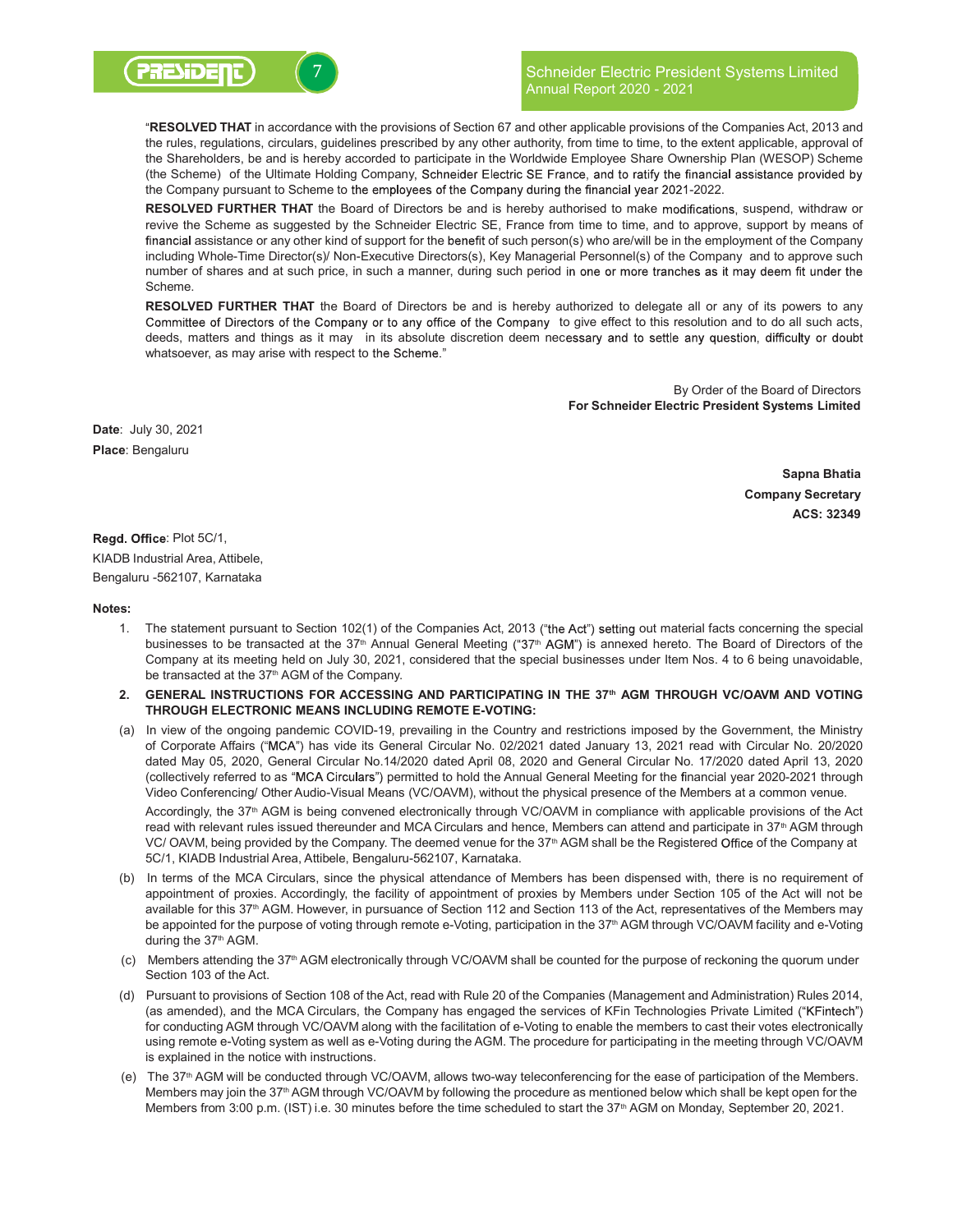

- (f) Members may note that the VC/OAVM facility, provided by KFintech, allows participation of at least one thousand (1000) Members, basis on first-come-first serve. The large shareholders (i.e. shareholders holding 2% or more shareholding), promoters, institutional investors, directors, key managerial personnel, the Chairperson(s) of the Audit Committee, Nomination and Remuneration Committee and Stakeholders Relationship Committee, Auditors, etc. can attend the 37<sup>th</sup> AGM without any restriction on account of first-come-first-serve principle.
- (g) Pursuant to the provisions of Section 108 of the Act read with Rule 20 of the Companies (Management and Administration) Rules, 2014 (as amended), and Secretarial Standard on General Meetings (SS-2) issued by the Institute of Company Secretaries of India ("ICSI") read with MCA Circulars, the Company is providing remote e-Voting facility to its Members in respect of the business to be transacted at the 37<sup>th</sup> AGM and facility for those Members participating in the 37<sup>th</sup> AGM to cast vote through e-Voting system during the 37<sup>th</sup> AGM.
- (h) In compliance with the aforesaid MCA Circulars, Annual Report 2020-2021 including the Notice ("Annual Report 2020-2021") is being sent only through electronic mode to all the Members who have registered their email ids with the Company/Depository Participants (DPs)/ Company's Registrars and Share Transfer Agents and whose names appear in the Register of Members/ List of Beneficial Owners as received from Depositories i.e. National Securities Depository Limited ("NSDL") / Central Depository Services (India) Limited ("CDSL") as on Friday, August 20, 2021, i.e. the Record Date fixed by the Company for the purpose of sending the Annual Report 2020-2021 to the Members of the Company.

In line with the MCA Circulars, the Members may note that the Annual Report 2020-2021 will also be available on the Company's website at www.schneiderelectricpresident.com and on the website of KFintech, i.e. https://evoting.kfintech.com

- (i) Since the 37<sup>th</sup> AGM will be held through VC/OAVM facility, the Route Map and attendance slip are also not annexed to this Notice.
- 3. PROCESS FOR THOSE MEMBERS WHOSE EMAIL IDS ARE NOT REGISTERED FOR PROCURING USER ID AND PASSWORD AND REGISTRATION OF EMAIL IDS FOR E-VOTING ON THE RESOLUTIONS SET OUT IN THIS NOTICE:
- (a) Those Members, who hold shares in physical form or who have not registered their email address with the Company and who wish to participate in the 37<sup>th</sup> AGM or cast their vote through remote e-Voting or through the e-Voting system during the Meeting, may obtain the login ID and password by sending scanned copy of: i) a signed request letter mentioning your name, folio number and complete address; and ii) self-attested scanned copy of the PAN Card and any document (such as Driving License, Bank Statement, Election Card, Passport, AADHAR Card) in support of the address of the Member as registered with the Company; to the email address of the Company Secretary at sapna.bhatia@se.com or RTA at gamare@unisec.in or to KFintech at evoting@kfintech.com.
- (b) In case shares are held in demat mode, Members may obtain the login ID and password by sending scanned copy of (i) a signed request letter mentioning your name, DP ID-Client ID (16 digit DP ID + Client ID or 16 digit beneficiary ID); (ii) self-attested scanned copy of client master or Consolidated Demat Account statement; and (iii) self-attested scanned copy of the PAN Card, to the email address of the Company Secretary at sapna.bhatia@se.com or Registrar & Share Transfer Agents, Universal Capital Securities Private Limited (RTA) at gamare@unisec.in or to Kfintech at evoting@kfintech.com.
- 4. INSTRUCTIONS FOR MEMBERS FOR E-VOTING DURING THE 37TH AGM ARE AS UNDER:
- (a) Upon declaration by the Chairman about the commencement of e-Voting at  $37<sup>th</sup>$  AGM, members shall click on the Thumb sign on the left bottom corner of the video screen for voting at the 37<sup>th</sup> AGM, which will take them to the "instapoll' page.
- (b) Members to click on the "Instapoll" icon to reach the resolution page and follow the instructions to vote on the resolutions.
- (c) Only those Members, who will be present in the 37<sup>th</sup> AGM through VC/OAVM and have not cast their vote on the Resolutions through remote e-Voting and are otherwise not barred from doing so, shall be eligible to vote through e-Voting system in the  $37<sup>th</sup>$ AGM.
- (d) The Members who have cast their vote by remote e-Voting prior to the 37<sup>th</sup> AGM may also participate in the 37<sup>th</sup> AGM through VC/ OAVM but shall not be entitled to cast their vote again.
- 5. INSTRUCTIONS FOR MEMBERS FOR PARTICIPATING IN THE 37TH AGM THROUGH VC/OAVM ARE AS UNDER:
- (a) Members will be provided with a facility to attend the 37<sup>th</sup> AGM through video conferencing platform provided by KFintech. Members may access the same at https://emeetings.kfintech.com/ and click on the "video conference" and access the shareholders/members login by using the remote e-Voting credentials. The link for 37<sup>th</sup> AGM will be available in shareholder/members login where the EVENT and the name of the Company can be selected.
- (b) Please note that the Members who have forgotten the User ID and Password may retrieve the same by following the remote e-Voting instructions.
- (c) Members are encouraged to join the Meeting through Laptops with Google Chrome for better experience.
- (d) Members will be required to allow Camera, if any, and hence use Internet with a good speed to avoid any disturbance during the Meeting.
- (e) The Company has made all efforts to arrange the VC/OAVM meeting smoothly. However, Members connecting from mobile devices or tablets or through laptops etc. connecting via mobile hotspot, may experience Audio/Video loss due to fluctuation in their respective network. It is therefore recommended to use stable Wi-Fi or LAN connection to mitigate any kind of aforesaid glitches.
- (f) Members, who would like to express their views or ask questions on the financial statements of the Company or any other matter to be placed at the 37<sup>th</sup> AGM, during the 37<sup>th</sup> AGM, will have to visit https://emeetings.kfintech.com/ and click on "Post your Questions" or register themselves as Speaker by clicking on "Speaker Registration" by mentioning the demat account number/folio number, city, email id, mobile number and submit. The Speaker Registration or the option for posting the questions shall be available from Friday, September 17, 2021 from 09:00 a.m. (IST) till Sunday, September 19, 2021 up to 05:00 p.m. (IST). The queries may be raised precisely and in brief to enable the Company to answer the same suitably depending on the availability of time at the Meeting. The Company reserves the right to restrict the number of speakers depending on the availability of time for the 37<sup>th</sup> AGM.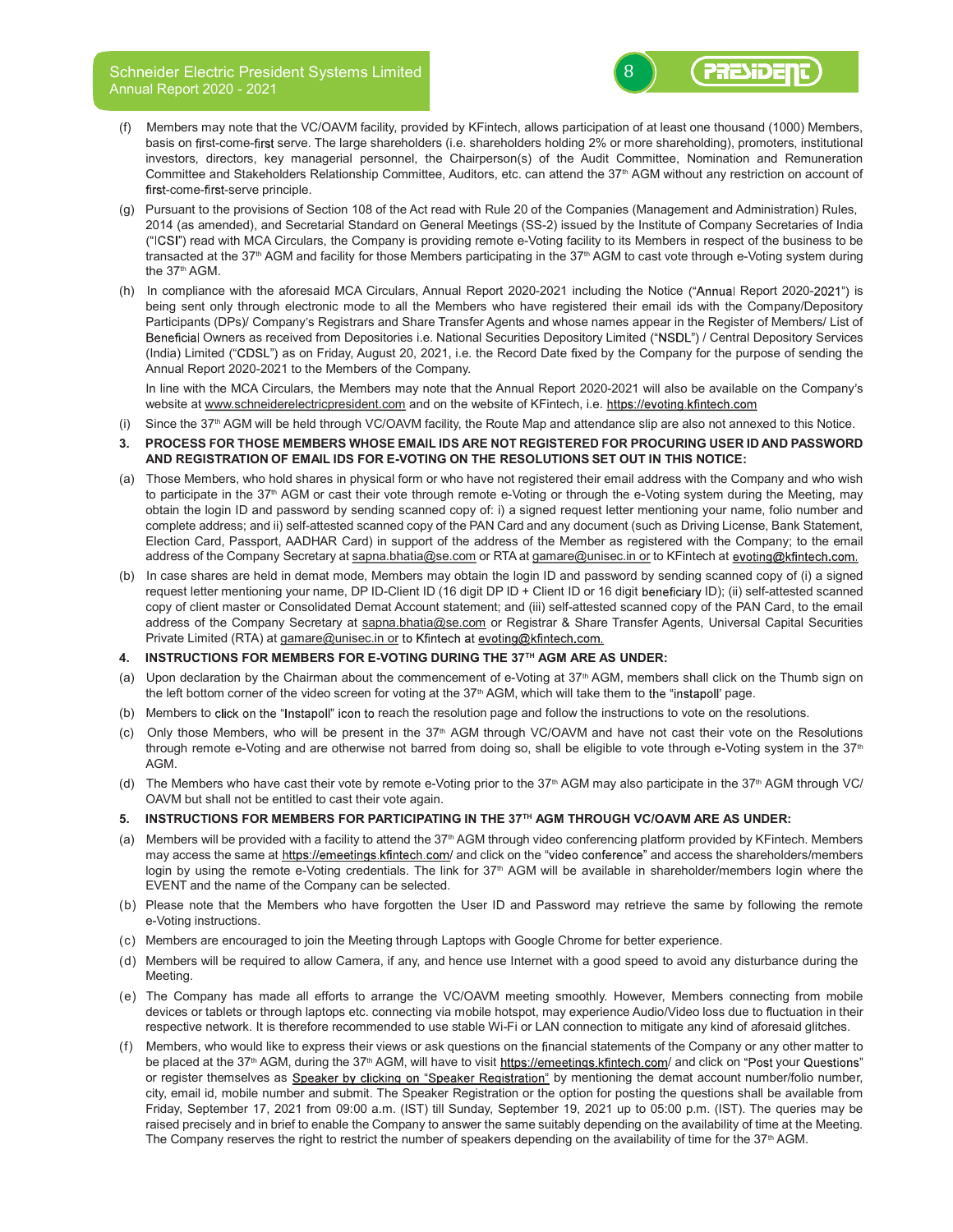

- (g) A video guide assisting the members for attending the 37<sup>th</sup> AGM either as a speaker or participant is available for quick reference at: https://emeetings.kfintech.com/video/howitworks.aspx
- (h) Institutional Investors who are Members of the Company, are encouraged to attend and vote in the 37<sup>th</sup> AGM through VC/OAVM facility.
- (i) Members who need technical assistance before or during the 37<sup>th</sup> AGM, may contact KFintech at evoting@kfintech.com or helpline at 1800 309 4001 (toll free).

### 6. INSTRUCTIONS FOR MEMBERS FOR REMOTE E-VOTING ARE AS UNDER:

(a) The remote e-Voting will be available during the following period:

| Commencement of remote e-Voting | From 9:00 a.m. (IST) on Friday, September 17, 2021  |
|---------------------------------|-----------------------------------------------------|
| End of remote e-Voting          | Up to 5:00 p.m. (IST) on Sunday, September 19, 2021 |

The remote e-Voting will not be allowed beyond the aforesaid date and time and the e-Voting module shall be disabled by KFintech upon expiry of aforesaid period. Once the vote on a resolution is casted by the Member, the Member shall not be allowed to change it subsequently.

(b) Members whose name appears in the Register of Members or in the Register of Beneficial Owners maintained by the Depositories as on Monday, September 13, 2021, i.e. the "Cut-off Date" shall only be entitled to avail the facility of remote e-Voting and e-Voting at the 37<sup>th</sup> AGM. Any person who is not a Member on the Cut-off Date should treat the notice for information purposes only.

### (c) Process and manner for remote e-Voting:

The individual members holding securities in demat mode are allowed to vote through their demat account maintained with Depositories and Depository Participants. Members are advised to update their mobile number and email address in their demat account in order to access remote e-Voting facility.

Login method for e-Voting:

# I. Individual members (holding securities in demat mode) login through Depositories:

| <b>NSDI</b> |                                                                                                                                                                                                                                                                                                                                                                                                                                                                                                                        |    | CDSL                                                                                                                                                                                                                                                                                                                                                                                                                             |  |
|-------------|------------------------------------------------------------------------------------------------------------------------------------------------------------------------------------------------------------------------------------------------------------------------------------------------------------------------------------------------------------------------------------------------------------------------------------------------------------------------------------------------------------------------|----|----------------------------------------------------------------------------------------------------------------------------------------------------------------------------------------------------------------------------------------------------------------------------------------------------------------------------------------------------------------------------------------------------------------------------------|--|
|             | 1. User already registered for IDeAS facility:<br>I. URL: https://eservices.nsdl.com/<br>II. Click on the "Beneficial Owner" icon under 'IDeAS' section.<br>III. On the new page, enter User ID and Password. Post<br>successful authentication, click on "Access to e-Voting"<br>IV. Click on company name or e-Voting service provider and you<br>will be re-directed to e-Voting service provider website for<br>casting the vote during the remote e-Voting period.<br>2. User not registered for IDeAS e-Services |    | 1. Existing user who have opted for Easi / Easiest<br>I. URL: https://web.cdslindia.com/myeasi/home/login or<br>URL: www.cdslindia.com<br>II. Click on New System Myeasi<br>III. Login with user id and password.<br>IV. Option will be made available to reach e-Voting page without<br>any further authentication.<br>V. Click on e-Voting service provider name to cast your vote.<br>2. User not registered for Easi/Easiest |  |
|             | I. To register click on link: https://eservices.nsdl.com<br>or<br>https://eservices.nsdl.com/SecureWeb/IdeasDirectReg.jsp.<br>II. Select "Register Online for IDeAS"<br>III. Proceed with completing the required fields.                                                                                                                                                                                                                                                                                              | 3. | Option to register is available at https://web.cdslindia.com/<br>myeasi/Registration/EasiRegistration<br>II. Proceed with completing the required fields.<br>By visiting the e-Voting website of CDSL                                                                                                                                                                                                                            |  |
|             | 3. By visiting the e-Voting website of NSDL                                                                                                                                                                                                                                                                                                                                                                                                                                                                            |    | I. URL: www.cdslindia.com                                                                                                                                                                                                                                                                                                                                                                                                        |  |
|             | I. URL: https://www.evoting.nsdl.com/                                                                                                                                                                                                                                                                                                                                                                                                                                                                                  |    | II. Provide demat Account Number and PAN No.                                                                                                                                                                                                                                                                                                                                                                                     |  |
|             | II. Click on the icon "Login" which is available under 'Shareholder/<br>Member' section.                                                                                                                                                                                                                                                                                                                                                                                                                               |    | III. System will authenticate user by sending OTP on registered<br>Mobile & Email as recorded in the demat Account.                                                                                                                                                                                                                                                                                                              |  |
|             | III. Enter User ID (i.e. 16-digit demat account number held with<br>NSDL), Password/OTP and a Verification Code as shown on<br>the screen.                                                                                                                                                                                                                                                                                                                                                                             |    | IV. After successful authentication, user will be provided links<br>for the respective ESP (E-Voting Service Provider) where the<br>e-Voting is in progress.                                                                                                                                                                                                                                                                     |  |
|             | IV. Post successful authentication, you will be redirected to NSDL<br>Depository site wherein you can see e-Voting page.                                                                                                                                                                                                                                                                                                                                                                                               |    |                                                                                                                                                                                                                                                                                                                                                                                                                                  |  |
|             | V. Click on company name or e-Voting service provider name<br>and you will be redirected to e-Voting service provider website<br>for casting your vote during the remote e-Voting period.                                                                                                                                                                                                                                                                                                                              |    |                                                                                                                                                                                                                                                                                                                                                                                                                                  |  |

# II. Individual Members (holding securities in demat mode) login through their Depository Participant.

You can also login using the login credentials of your demat account through your Depository Participant registered with NSDL/CDSL for e-Voting facility. Once login, you will be able to see e-Voting option. Click on e-Voting option and you will be redirected to NSDL/CDSL Depository site after successful authentication. Click on company name or e-Voting service provider name and you will be redirected to e-Voting service provider website for casting your vote during the remote e-Voting period.

### Important note:

Members who are unable to retrieve User ID/ Password are advised to use Forget User ID and Forget Password option available at above mentioned websites.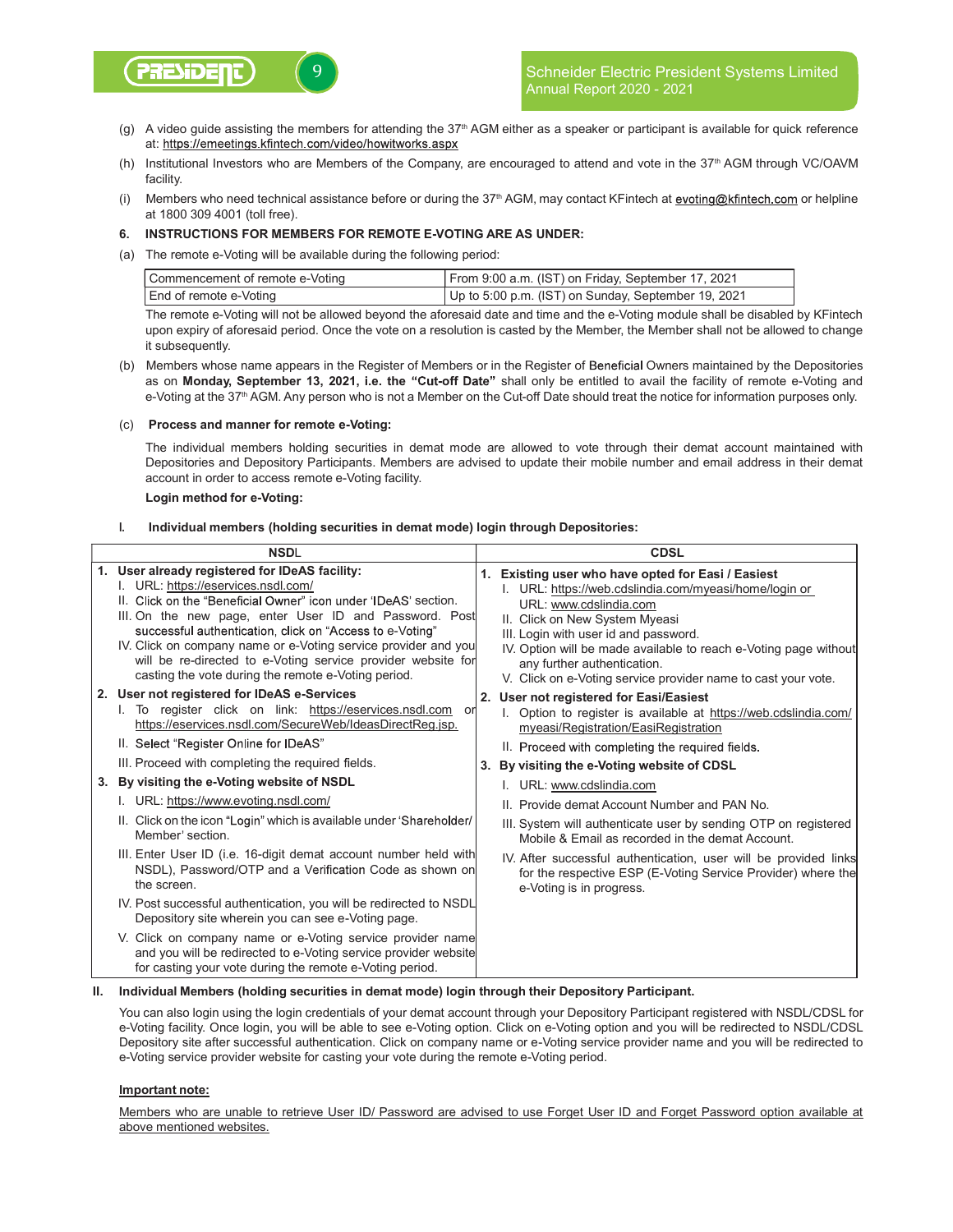

| Members facing any technical issue - NSDL                                                                                             | Members facing any technical issue - CDSL             |
|---------------------------------------------------------------------------------------------------------------------------------------|-------------------------------------------------------|
| Members facing any technical issue in login can contact NSDL Members facing any technical issue in login can contact CDSL             |                                                       |
| helpdesk by sending a request at evoting@nsdl.co.in or call at toll free helpdesk by sending a request at helpdesk.evoting@cdslindia. |                                                       |
| no.:1800 1020 990 and 1800 22 44 30                                                                                                   | l com or contact at 022- 23058738 or 022-23058542-43. |

#### III. Login method for Non-Individual Members and Members holding securities in Physical Form

- (a) Initial password is provided in the body of the email.
- (b) Launch internet browser and type the URL: https://evoting.kfintech.com/ in the address bar.
- (c) Enter the login credentials i.e. User ID and password mentioned in your email. Your Folio No./DP ID Client ID will be your User ID. However, if you are already registered with KFintech for e-Voting, you can use your existing User ID and password for casting your votes.
- (d) After entering the details appropriately, click on LOGIN.
- (e) You will reach the password change menu wherein you are required to mandatorily change your password. The new password shall comprise of minimum 8 characters with at least one upper case (A-Z), one lower case (a-z), one numeric value (0-9) and a special character  $(Q, \#, \$$ , etc.). It is strongly recommended not to share your password with any other person and take utmost care to keep your password confidential.
- (f) You need to login again with the new credentials.
- (g) On successful login, the system will prompt you to select the EVENT i.e. Schneider Electric President Systems Limited.
- (h) On the voting page, the number of shares (which represents the number of votes) held by you as on the Cut-off Date will appear. If you desire to cast all the votes assenting/dissenting to the resolution, enter all shares and click 'FOR'/'AGAINST' as the case may be or partially in 'FOR' and partially in 'AGAINST', but the total number in 'FOR' and/or 'AGAINST' taken together should not exceed your total shareholding as on the Cut-off Date. You may also choose the option 'ABSTAIN' and the shares held will not be counted under either head.
- (i) Members holding multiple folios/demat accounts shall choose the voting process separately for each folio/demat account.
- (j) Cast your votes by selecting an appropriate option and click on 'SUBMIT'. A confirmation box will be displayed. Click 'OK' to confirm, else 'CANCEL' to modify. Once you confirm, you will not be allowed to modify your vote subsequently. During the voting period, you can login multiple times till you have confirmed that you have voted on the resolution.
- (k) Corporate/institutional members (i.e. other than individuals, HUF, NRI, etc.) are required to send scanned image (PDF/JPG format) of certified true copy of relevant board resolution/authority letter etc. together with attested specimen signature of the duly authorised signatory(ies) who is/are authorised to vote, to the Scrutiniser through email at rupesh@cacsindia.com with a copy marked to evoting@kfintech.com and may also upload the same in the e-Voting module in their login.
- (l) In case of any queries/grievances, you may refer the Frequently Asked Questions (FAQs) for Members and e-Voting User Manual available at the 'download' section of https://evoting.kfintech.com or call KFintech on 1800 345 4001 (toll free).

#### 7. OTHER INFORMATION/ GUIDELINES FOR MEMBERS

- (a) The voting rights of Members shall be in proportion to their share in the paid-up equity share capital of the Company as on the Cutoff Date.
- (b) Any person, who acquires shares of the Company and becomes Member of the Company after dispatch of Notice of 37<sup>th</sup> AGM and holds shares as on the Cut-off Date can obtain the login ID and password by sending a request at evoting@kfintech.com or sapna. bhatia@se.com. However, if you are already registered with KFintech for remote e-Voting then you can use your existing user ID and password/PIN for casting your vote.
- (c) A person, whose name is recorded in the Register of Members or in the Register of Beneficial Owners maintained by the depositories as on the Cut-off Date only shall be entitled to avail the facility of remote e-Voting or casting vote through e-Voting system during the Meeting.
- (d) Mr. Rupesh Aggarwal (ACS 16302 and CP 5673), failing him Mr. Shashikant Tiwari (ACS 28994 and CP 13050), Practicing Company Secretaries from M/s Chandrasekaran Associates have been appointed as the Scrutinizer to scrutinize the e-Voting in a fair and transparent manner and have communicated their willingness to be appointed and will be available for same purpose.
- (e) During the 37<sup>th</sup> AGM, the Chairman shall, after responding to the questions raised by the Members in advance or as a speaker at 37<sup>th</sup> AGM, formally propose to the Members participating through VC/OAVM facility to vote on the resolutions as set out in the Notice of the 37<sup>th</sup> AGM and announce the starting of the casting of vote through the e-Voting system. After the Members participating through VC/OAVM, eligible and interested to cast votes, have cast the votes, the e-Voting will be closed with the formal announcement of closure of the 37<sup>th</sup> AGM.
- (f) The Scrutinizer shall after the conclusion of e-Voting at the  $37<sup>th</sup>$  AGM, first download the votes cast at the  $37<sup>th</sup>$  AGM and thereafter unblock the votes cast through remote e-Voting and shall make a consolidated scrutinizer's report of the total votes cast in favour or against, invalid votes, if any, and whether the resolution has been carried or not, and such Report shall then be sent to the Chairman or a person authorized by him, within forty eight (48) hours from the conclusion of the 37<sup>th</sup> AGM, who shall then countersign and declare the Result of the voting forthwith.
- (g) The Results declared along with the report of the Scrutinizer shall be placed on the website of the Company at www. schneiderelectricpresident.com and on the website of KFintech at https://evoting.kfintech.com/ immediately after the declaration of Results by the Chairman or a person authorized by him.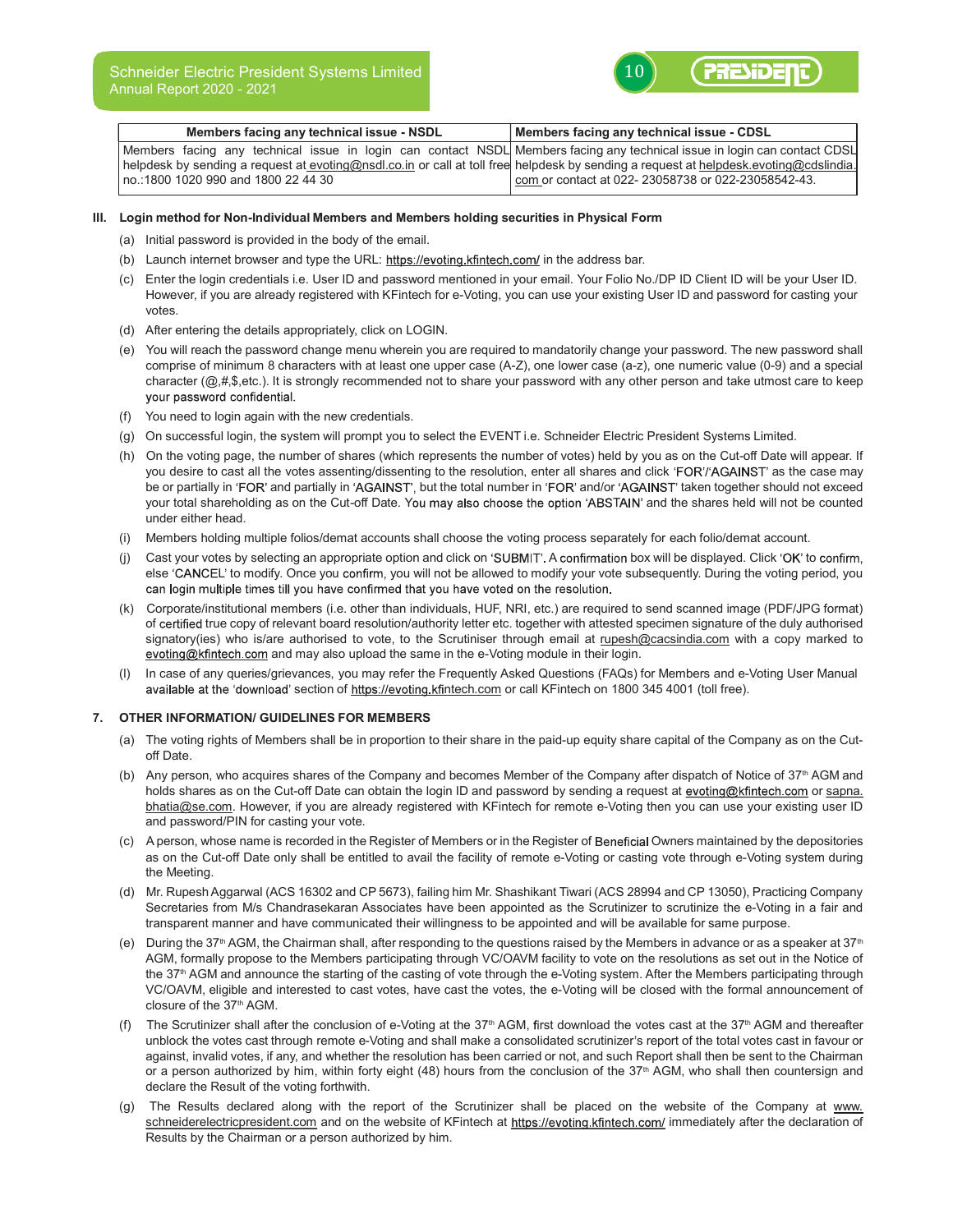

- 8. The Register of Members and Share Transfer Books of the Company will remain closed from Tuesday, September 14, 2021 to Monday, September 20, 2021 (both days inclusive).
- 9. Relevant documents referred to in the Notice along with the Register of Directors and Key Managerial Personnel and their shareholding, maintained under Section 170 of the Act and Register of Contracts or Arrangements in which directors are interested under Section 189 of the Act, are open for inspection by the Members electronically and shall remain open for inspection at the  $37<sup>th</sup>$  AGM.
- 10. The relevant information regarding particulars of Directors seeking appointment/re-appointment in terms of SS-2 are annexed as Annexure- I to this Notice. The Company has received the requisite consents / declarations for their appointments / re-appointments under the Act and the rules thereunder.
- 11. Non-Resident Indian members are requested to inform RTA / respective DPs, immediately of:
	- a) Change in their residential status on return to India for permanent settlement.
	- b) Particulars of their bank account maintained in India with complete name, branch, account type, account number and address of the bank with pin code number, if not furnished earlier.
- 12. In case of joint holders attending the Meeting, only such joint holder who is higher in the order of names as per the Register of Members of the Company will be entitled to vote at the Meeting.

### 13. Appeal to Shareholders:

### (i) DEMAT

Pursuant to MCA notification dated September 10, 2018 effective from October 02, 2018, transfer of shares in physical mode is prohibited and mandates holding of shares in demat except in case of transmission or transposition. Accordingly, the Company/RTA has stopped accepting any fresh lodgement of transfer of shares in physical form. Members are requested to convert the physical holding to demat through DP. Members may contact the Company for any assistance in the said process of physical to demat of shares.

# (ii) REGISTRATION OF NOMINATION AND BANK MANDATE

Registration of nomination makes easy for dependents to access your investments and set out the proportion of your benefits to the nominees. Registration and/ or updation of bank mandate ensures the receipt of dividend and/or any other consideration timely, faster and easier and more important avoids fraudulent encashment of warrants. Members are requested to submit their bank registration documents i.e. request letter, cancelled cheque and self-attested PAN card & address proof with the Company and/ or DP.

#### (iii) ELECTRONIC COMMUNICATION

All notices, financial statements, annual report etc. will be sent to the Members electronically as notified in the Act and Rules made thereunder. It reduces Company's cost of printing and dispatch, ensures timely and speedy intimations and also supports the initiative of green environment. Members are requested to register/ update their e-mail ID by writing to the Company except wherein the shareholding is in demat it may be sent to the respective DP.

# (iv) GENERAL REQUEST

At regular intervals verify the address and bank details updated with RTA or DP and intimate the changes if any pertaining to name, postal address, email address, telephone/ mobile numbers, Permanent Account Number (PAN), mandates, nominations, power of attorney, bank details such as, name of the bank and branch details, bank account number, MICR code, IFSC code, etc., as and when required;

Do not share your demat account login and password and retain the relevant instruction slips in safe custody;

Obtain periodic statement of your holdings from the concerned DP and verify your holdings periodically.

- 14. In this Notice and the statement of material facts, the term "shareholder(s)" and "member(s)" and the term "AGM" and "Meeting" are used interchangeably.
- 15. For any queries regarding the matters set out in the Notice or any other investor related queries, the Members may write to Company Secretary at sapna.bhatia@se.com.
- 16. In adherence to the provisions of Section 125 of the Act, read with Investor Education and Protection Fund (Accounting, Audit, Transfer and Refund) Rules, 2016 the ("IEPF Rules"), 20,758 equity shares of Rs. 10 each in respect of which dividend have not been claimed by the shareholders or unclaimed for a period of consecutive seven (7) years were transferred to the demat account of Investors Education and Protection Fund (IEPF) as per the details given hereunder:

| FY 2008-2009         |                       |                      |  |  |  |
|----------------------|-----------------------|----------------------|--|--|--|
| <b>SHARES HELD</b>   | <b>NO. OF RECORDS</b> | <b>No. OF SHARES</b> |  |  |  |
| <b>NSDL</b>          |                       |                      |  |  |  |
| <b>CDSL</b>          | 3                     | 173                  |  |  |  |
| <b>Physical Form</b> | 38                    | 11367                |  |  |  |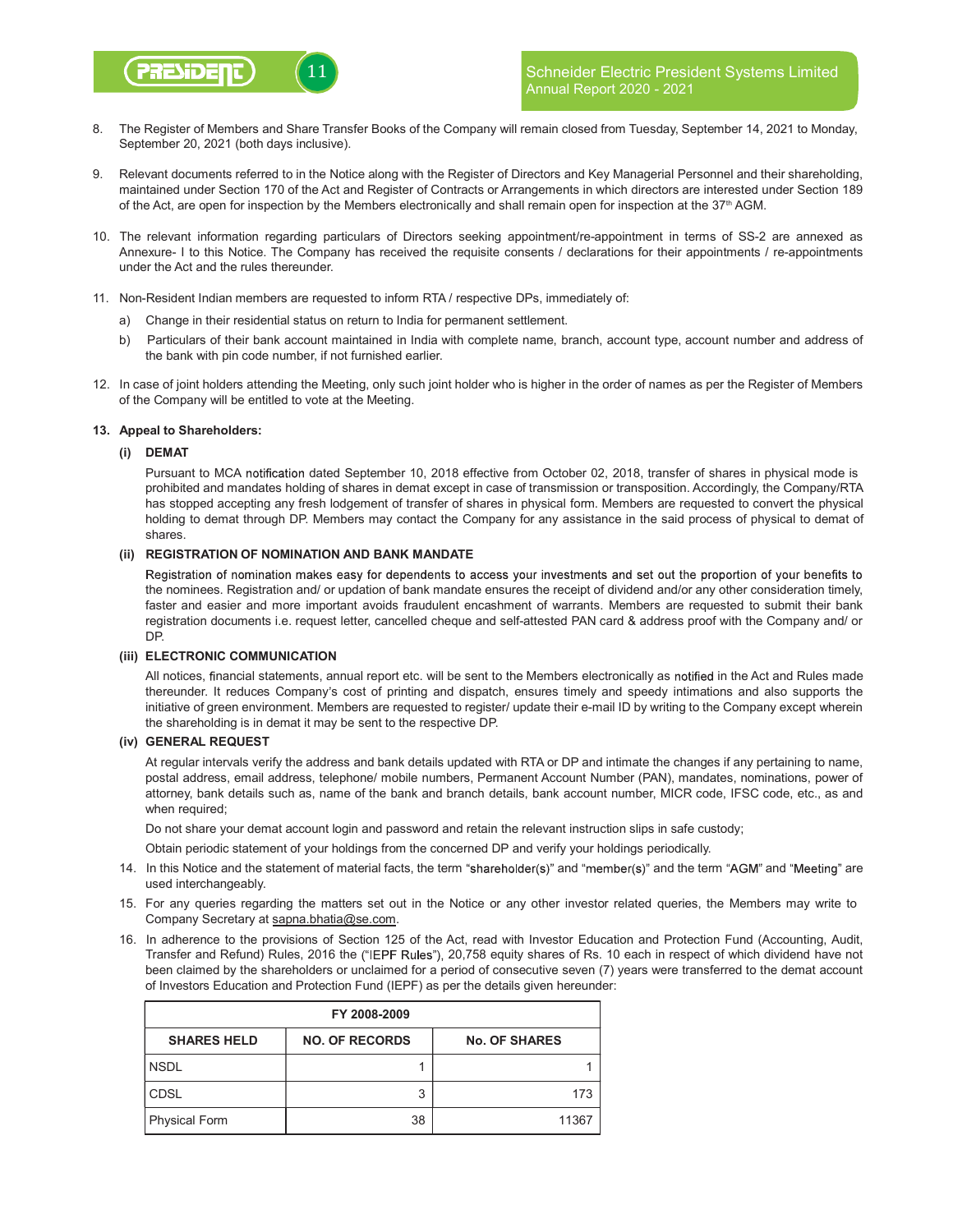Schneider Electric President Systems Limited Annual Report 2020 - 2021



| <b>Total</b>         | 42                    | 11541                |  |  |  |  |
|----------------------|-----------------------|----------------------|--|--|--|--|
| FY 2009-2010         |                       |                      |  |  |  |  |
| <b>SHARES HELD</b>   | <b>NO. OF RECORDS</b> | <b>No. OF SHARES</b> |  |  |  |  |
| <b>NSDL</b>          | 8                     | 976                  |  |  |  |  |
| <b>CDSL</b>          |                       |                      |  |  |  |  |
| <b>Physical Form</b> | 26                    | 8240                 |  |  |  |  |
| <b>Total</b>         | 35                    | 9217                 |  |  |  |  |

Further, the Shareholder can claim from IEPF Authority both unclaimed dividend amount and the shares transferred to IEPF Demat Account, by making an application in Form IEPF-5 online on the website www.iepf.gov.in and by complying with requisite procedure as defined.

### STATEMENT PURSUANT TO SECTION 102(1) OF THE COMPANIES ACT, 2013 [THE ACT]

The following Statement sets out all material facts relating to the Special Business(es) mentioned in the Notice:

#### ITEM NO. 4

Based on the recommendation of the Nomination and Remuneration Committee (NRC), the Board of Directors of the Company have appointed Mr. Sachin Bhalla (DIN: 07325708) as an Additional Director in the capacity of Non-Executive Non Independent Director of the Company with effect from August 01, 2021, liable to retire by rotation.

As an Additional Director, Mr. Sachin Bhalla holds office till the date of this 37<sup>th</sup> AGM and is eligible for being appointed as a Non-Executive Director.

The Company has received a notice from a member in terms of Section 160 of the Act, signifying their intention to propose the candidature of Mr. Bhalla for the office of Director of the Company.

Mr. Sachin Bhalla is not disqualified from being appointed as a Director in terms of Section 164 of the Act and has given required disclosures and consent for his appointment as Director of the Company.

Mr. Sachin Bhalla has over 20 years of Leadership Experience in multinationals, in & outside India. He is a Bachelor of Technology (Mechanical Engineering) from Indian Institute of Technology (IIT), Delhi, India and he has done Post-Graduate Program in Management (Silver Medalist) from Indian School of Business (ISB), Hyderabad, India.

He is associated with Schneider Electric India since January 2011 and currently, working as Marketing Head for Luminous Business and is responsible for market share growth, profitability improvement, marcom, ecommerce and solarbyLuminous.com at Luminous. During the tenure, he has held various positions as Head Strategy and was responsible for strategy development and strategy execution for various business of Schneider Electric in India, Sri Lanka and Bangladesh. In October 2015 he was assigned the role of VP, Channel Development, Retail business and was responsible for driving the transformation of Schneider Electric retail business in Middle East, Turkey, India, Australia, New Zealand and Hong Kong.

Prior to employment with Schneider, he has worked with McKinsey & Company, India and Sapient Corporation, India. His diverse roles include Strategy for Energy Company, Capex reduction program, setting up of Business/ BPO/ Startups & Implementing Business Strategies, Due Diligence for Private Equity etc.

Your Board believes that induction of Mr. Sachin Bhalla on the Board will support in broadening the overall expertise of the Board.

Details pursuant to Secretarial Standard-II on General Meetings issued by the Institute of Company Secretaries of India, is attached as Annexure-I.

Except, Mr. Sachin Bhalla, being the appointee, none of the Directors, Key Managerial Personnel of the Company and their relatives are in anyway, concerned or interested, financially or otherwise, in the resolution set out at Item No. 4 of the accompanying Notice of the 37th AGM.

The Board of Directors, accordingly, recommends the Ordinary Resolution set out at Item No. 4 of the Notice for the approval of the **Members** 

# ITEM NO. 5

On the recommendation of the Audit Committee, the Board of Directors at their Meeting held on July 30, 2021 approved the reappointment of M/s. Rao Murthy & Associates, Cost Accountants, Bengaluru (Firm Registration No. 000065) as the Cost Auditors to conduct the audit of the cost records of the Company for the Financial Year 2021-2022 at a remuneration of INR 1,10,000/- (Rupees One Lakh Ten Thousand Only) plus applicable taxes and reimbursement of out-of-pocket expenses.

In accordance with the provisions of Section 148 of the Companies Act, 2013 read with the Companies (Audit and Auditors) Rules, 2014, as amended from time to time, the remuneration payable to the Cost Auditors is required to be ratified by the Members of the Company.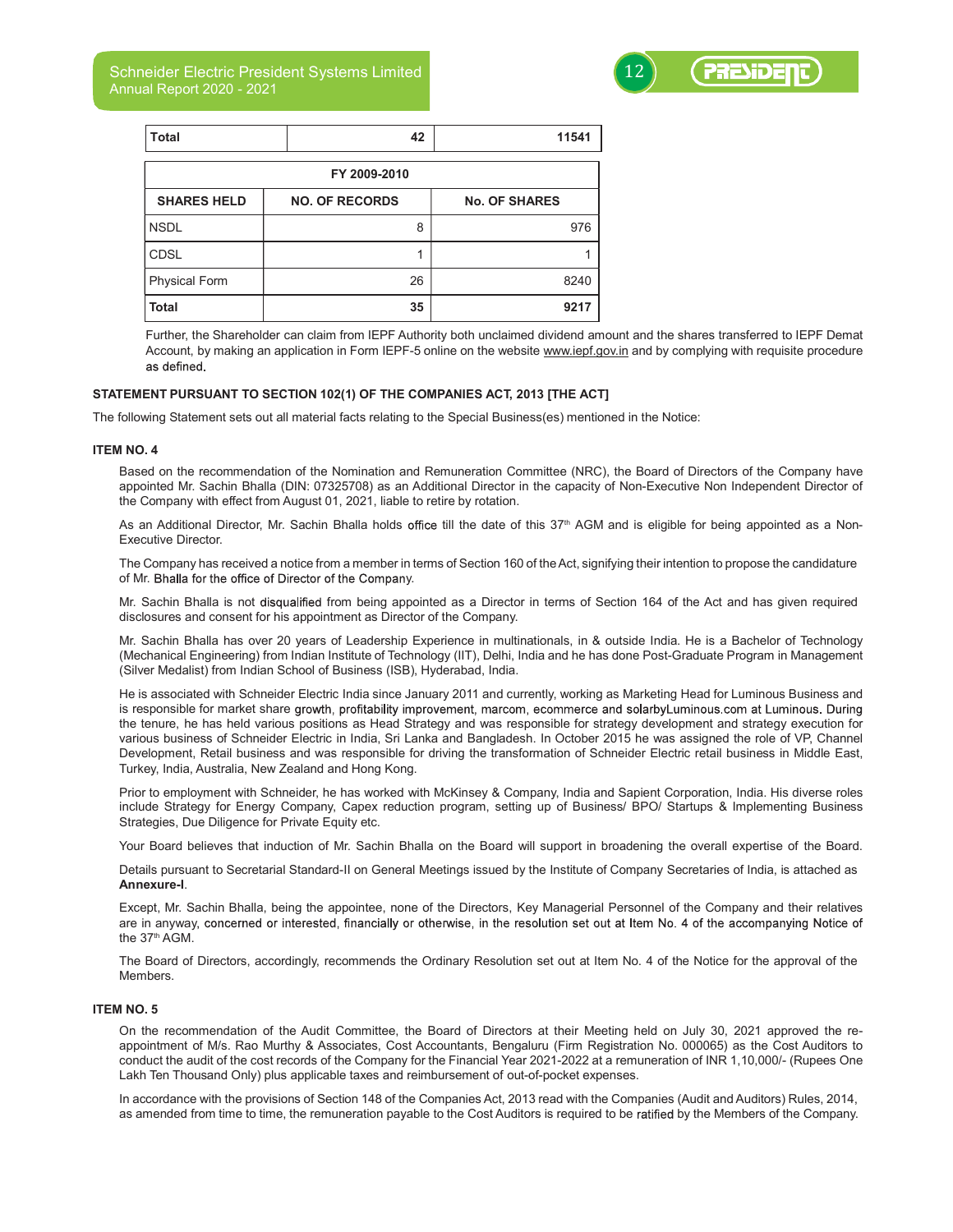

Accordingly, consent of the Members is sought for passing an Ordinary Resolution as set out at Item No. 5 of the Notice of the 37h AGM for ratification of remuneration payable to the Cost Auditors for the financial year ending March 31, 2022.

None of the Directors, Key Managerial Personnel of the Company and their relatives are, in any way, concerned or interested financially or otherwise in the resolution set out at Item No. 5 of the accompanying Notice of the 37h AGM.

The Board, recommends the Ordinary Resolution set out at Item No. 5 of the Notice for approval of the Members.

### ITEM NO. 6

Schneider Electric, at the group level has an Employee Stock Option Scheme called Worldwide Employee Share Ownership Plan ("WESOP") Scheme (the "Scheme") for its employees, whereby employees of the Schneider Group have the option to subscribe the shares of the Schneider Electric, France ("SE France"), the Ultimate Holding Company as employees of the group company. This WESOP 2020-2021 has been re-established after a year-long wait, exceptional interruption due COVID-19 Pandemic crisis for the financial year 2021-2022.

The Scheme is available worldwide for Schneider Electric group employees. This evolution is due to Schneider Electric Group commitment to step up and to put an even greater part of your Company in the hands of its employees to inculcate a sense of participation in the fortunes of the Company.

SE France is Ultimate Holding Company of your Company. Accordingly, employees of your Company are also entitled to subscribe shares of SE France.

The Board of Directors of your Company in its meeting held on July 30, 2021 approved participation of employees of the Company including Directors and Key Managerial Personnel except Independent Directors and recommended the mater for approval of the Members, in compliance with the provisions of Section 67 of the Companies Act, 2013 ("the Act") and the rules made thereunder.

This scheme has been found to be very effective for retention of key talent and works in best interest of the Company. The full scheme is available for inspection by the members electronically and shall remain open during the 37<sup>th</sup> AGM.

All the Directors and Key Managerial Personnel of the Company and their relatives except Independent Directors and their relatives are concerned or deemed to be interested in the resolutions as set out in Item No. 6 to the extent of the number of shares that may be acquired/ offered to them under the Scheme.

The Board recommends the Special Resolution set out at Item No. 6 of the Notice for approval of the Members.

By Order of the Board of Directors For Schneider Electric President Systems Limited

Date: July 30, 2021 Place: Bengaluru

Sapna Bhatia Company Secretary ACS: 32349

Regd. Office: Plot 5C/1, KIADB Industrial Area, Attibele, Bengaluru -562107, Karnataka